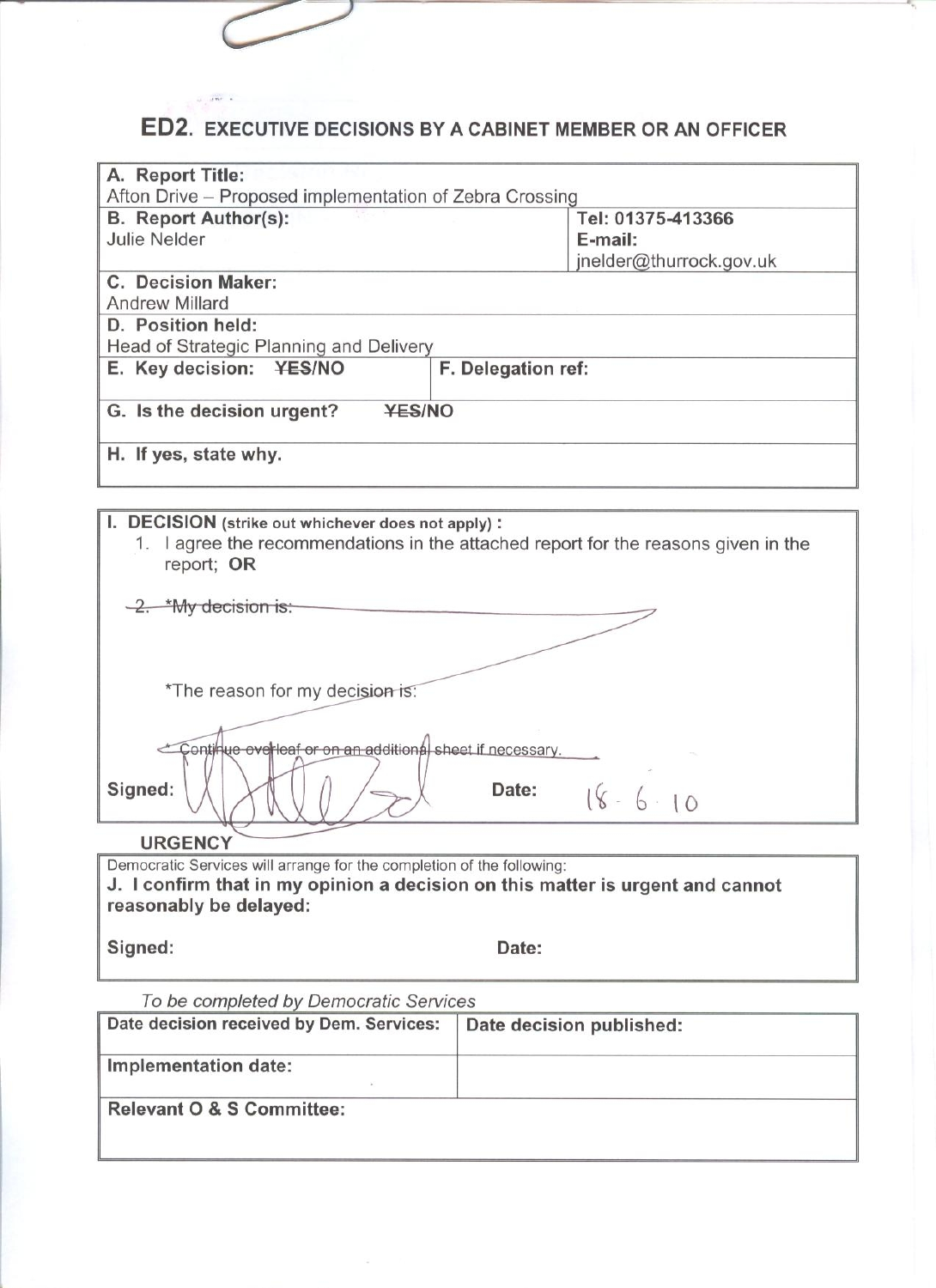| <b>June 2010</b> |  | <b>ITEM</b> |
|------------------|--|-------------|
|------------------|--|-------------|

# **Delegated Decision Report**

# **ZEBRA CROSSING - AFTON DRIVE, SOUTH OCKENDON**

**Portfolio Holder:** Cllr Yash Gupta – Environment

| Wards and communities affected: $ $ Key Decision: |    |
|---------------------------------------------------|----|
| Ockendon Ward and Belhus Ward                     | No |

**Accountable Head of Service:** Andrew Millard – Head of Strategic Planning and **Delivery** 

**Accountable Director:** Bill Newman - Corporate Director of Sustainable **Communities** 

**This report is** Public

**Purpose of Report:** To consider an objection to a proposal to implement a zebra crossing on Afton Drive, South Ockendon near to its junction with Alwen Grove.

# **EXECUTIVE SUMMARY**

1 Objection has been received to the proposal to implement a zebra crossing on Afton Drive, South Ockendon near to its junction with Alwen Grove.

The proposal was made in order to improve pedestrian and disabled access to the Surestart Centre.

# **1. RECOMMENDATIONS:**

**1.1 It is recommended that the objection is over-ruled and the zebra crossing is implemented on Afton Drive, South Ockendon near to its junction with Alwen Grove.** 

# **2. INTRODUCTION AND BACKGROUND:**

2.1 In March 2008 a site investigation was carried out, at the request of a disabled resident from Dart Green as there were concerns that wheelchair users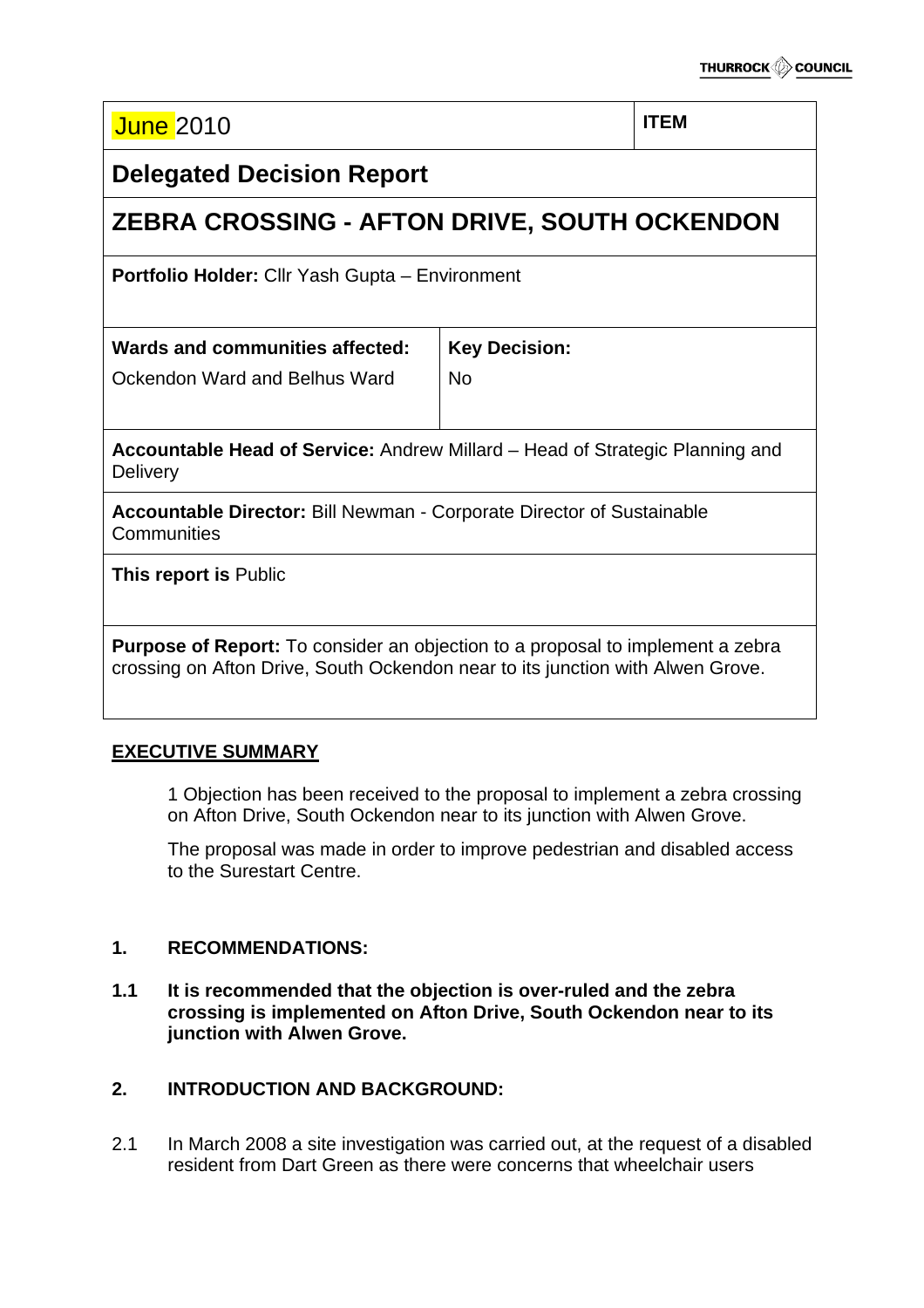wishing to cross Afton Drive to gain access to the Surestart centre had no dropped kerb facilities. Parked cars in the vicinity also presented a problem.

- 2.2 In July 2008 Surestart wrote to the Engineering Department also requesting that a pedestrian crossing or crossing facility is implemented along Afton drive, south Ockendon, as there are currently no crossing facilities to assist pedestrian access to the Surestart Centre. The Surestart Centre is adjacent to Shaw Primary School. A Zebra Crossing at the proposed location would therefore serve both premises. One of the students due to attend the school is a wheelchair user.
- 2.3 An allocation of £17,000.00 was made available within the 2008/2009 programme for a zebra crossing to be implemented on Afton Drive, South Ockendon. This funded a traffic survey and the remainder of the allocation was carried over to the 2009/2010 programme (£16,400).
- 2.4 The Public Notice advertising the Council's intention to implement a Zebra Crossing was advertised on 20/02/2009 and placed on site.
- 2.5 During the 21 day statutory consultation period, one objection was received.
- 2.6 The nature of the objection was that the objector would like a Zebra crossing to be implemented at the junction with Broxburn Drive instead of by the Surestart Centre. This area already has some crossing facilities in the vicinity. No previous requests have been received for a Zebra to be placed at this location.
- 2.7 No personal injury accidents have occurred in the vicinity of the school and Surestart Centre between 01/01/2006 and 30/09/2009.

# **3. ISSUES AND/OR OPTIONS:**

- 3.1 Should a Zebra crossing be implemented at the proposed location, kerb build outs would be incorporated on both sides to allow for visibility as there are parking lay-bys on each side of the road.
- 3.2 The cost of implementing the Zebra crossing is approximately £20,000. £16,400 is available within the rolled over allocation. The remaining £3,500 could be funded from Horndon on the Hill - E1829 9881 T1006 which is under spent.

# **4. CONSULTATION (including Overview and Scrutiny, if applicable)**

4.1 Ward Members were consulted on the content of this report between 09/06/2010 and 15/06/2010. Cllrs C Curtis, Cllr Gray and Cllr Arnold have given their support of the proposal.

### **5. IMPACT ON CORPORATE POLICIES, PRIORITIES, PERFORMANCE AND COMMUNITY IMPACT**

5.1 These actions accord with the Council priorities to create a safer environment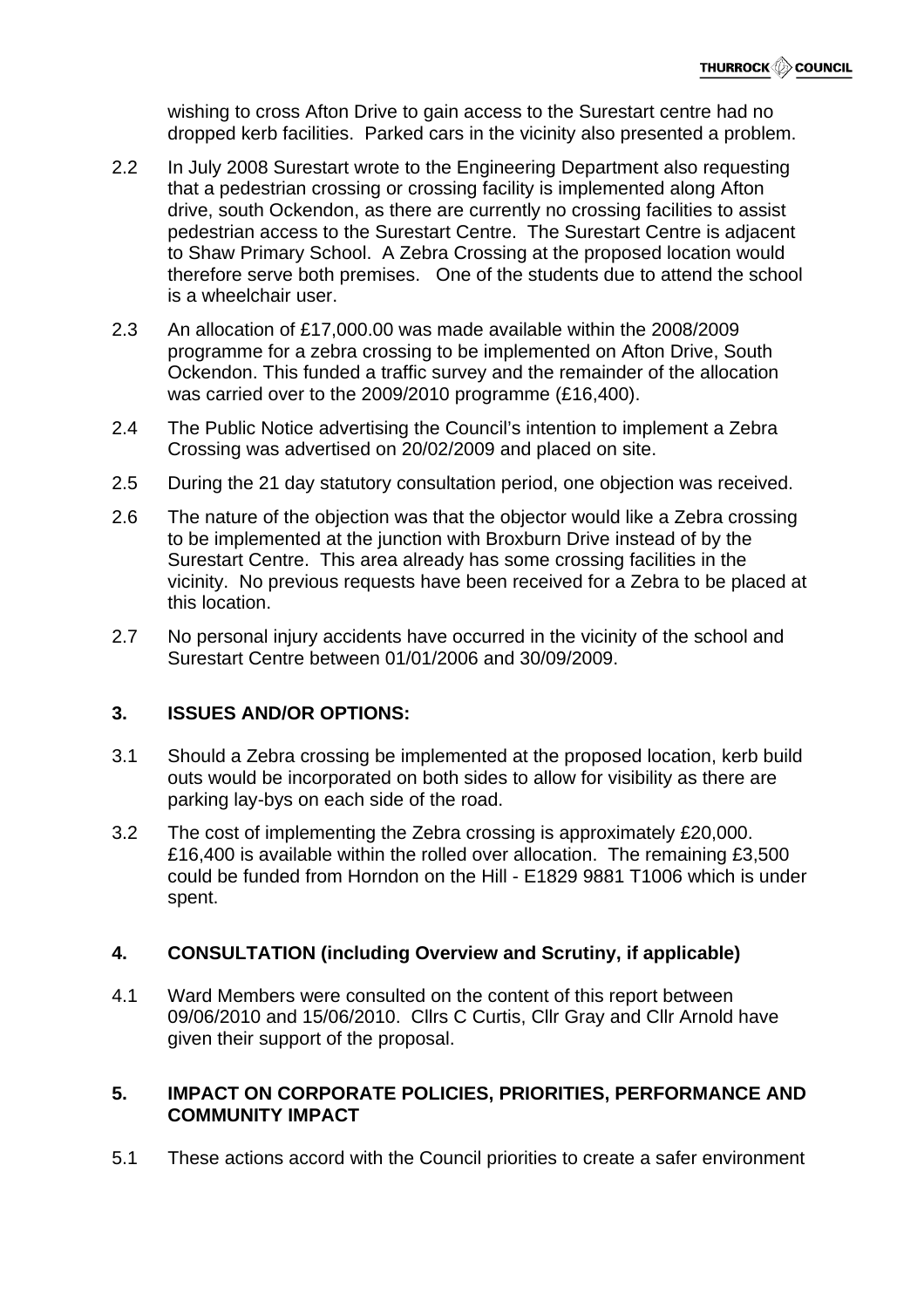#### **6. IMPLICATIONS**

#### 6.1 **Financial**

Implications verified by: **Meinir Hall** Telephone and email: **01375 652147 mhall@thurrock.gov.uk**

£16,400 was carried forward from the 08/09 Integrated Transport Programme.

 The remaining £3,500 funds needed to implement a Zebra crossing could be funded from Horndon on the Hill - E1829 9881 T1006 which is under spent.

#### 6.2 **Legal**

Implications verified by: **Alison Stuart** Telephone and email: **01375 652 040 astuart@thurrock.gov.uk**

Pedestrian crossing facilities are provided under powers contained in Section 23 of the Road Traffic Regulation Act 1984, subject to Regulations made by the Secretary of State.

The statutory notice of intention to implement a Zebra crossing was advertised on  $20<sup>th</sup>$  February 2009 and the statutory consultation period has been followed. There are no other legal implications to consider.

#### 6.3 **Diversity and Equality**

Implications verified by: **Samson DeAlyn** Telephone and email: **01375 652472 sdealyn@thurrock.gov.uk**

The implementation of a zebra crossing will improve accessibility and visibility for all pedestrians and will particularly assist wheelchair and motorised scooter users, as well young people and children accessing Shaw Primary School and the Surestart Centre.

#### 6.4 **Other implications (where significant) – i.e. Section 17, Risk Assessment, Health Impact Assessment, Sustainability, IT, Environmental**

click this box once and type any other implications that are relevant to this report

#### **7. CONCLUSION**

7.1 It is recommended that the objection is over-ruled and the zebra crossing is implemented on Afton Drive, South Ockendon by its junction with Alwen Grove.